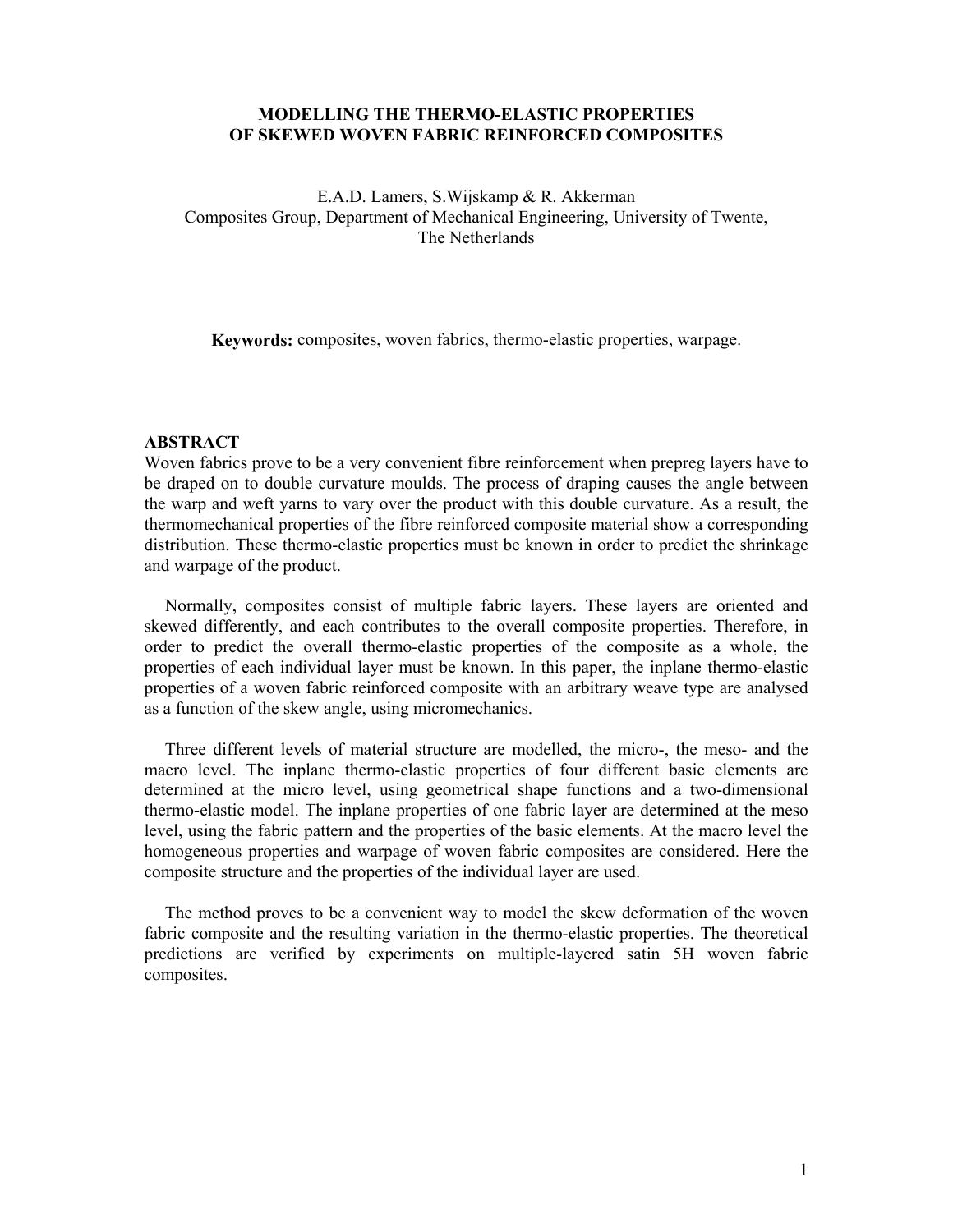### **INTRODUCTION**

Woven textile structures are often used as reinforcement in composite materials. Their ease of handling, low fabrication cost, good stability, balanced properties, and excellent formability make the use of woven fabrics very attractive for structural applications in, for example, the automotive and aerospace industry. However, due to the process of draping the fibre orientation varies over the product. During production these inhomogeneous properties will lead to internal stresses, which lead to product distortions, such as shrinkage and warpage.

Several models have been developed to predict the inplane thermo-elastic properties for various fabric weaves. Ishikawa and Chou (1,2) developed three one dimensional models for various types of orthogonal woven fabric composites; the mosaic model, the crimp model, and the bridging model. The two dimensional model of Naik and Shembekar (3,4) describes the full geometry of plain weave fabric laminates. The model predicts the inplane elastic properties in the load direction, based on the Classical Laminate Theory (5) and assuming a mixed parallel-series arrangement of infinitesimal pieces. Based on this model, Falzon and Herzberg (6) considered the effect of laminate configuration on the strength and stiffness properties. Vandeurzen and Verpoest  $(7,8)$  developed a Microsoft Excel<sup>®</sup> application, TEXCOMP, that describes the three dimensional geometry of various fabric weaves. Based on this geometry, they developed a model that predicts the three dimensional elastic properties of fabric composites. Akkerman and De Vries (9) developed a two-dimensional model for orthogonal fabric weaves. The model presented here is based on their work.

Here, the objective is to develop a model for the prediction of the inplane thermal and elastic properties of skewed woven-fabric composite laminates. The method is verified with thermomechanical tests on orthogonal and skewed 5H satin weave laminates.

## **MODELLING ORTHOGONAL FABRIC COMPOSITES**

In order to predict the thermo-elastic properties of a fabric reinforced composite, three structural levels are distinguished: the macro-, the meso- and the micro-level. At the macro level, the homogeneous properties of the fabric composite are determined from the individual layer properties. The properties of the individual fabric layers are determined at the meso level. The meso level uses the properties found in the micro level, where the building blocks of the fabric are determined, based on a geometrical description of the weave.

#### **Geometrical representation of the weave**

In the weave (the geometrical structure of the fabric), two of the three structural levels are determined, the meso- and micro level. Repetitive units (called unit cells) are distinguished at the meso level. These unit cells are the smallest regions that still can represent the overall weave. They are found in any regular two-dimensional weave. Unit cells consist of fabric elements, which are characteristic for each weave type. The fabric elements are composed of basic elements. These basic elements are the building blocks for any two-dimensional fabric weave type. For each weave type, the unit cell and the fabric elements are different.

In **Fig 1,** an example of a unit cell is shown. The figure represents a 5H satin unit cell with most warp yarns on top. The unit cell, marked with the dotted line, is composed of twentyfive fabric elements. Three different types of fabric elements can be distinguished, each consisting of four basic elements. In **Fig 1**, some of the basic elements have a minus sign. The minus sign indicates that the fill yarn is on top.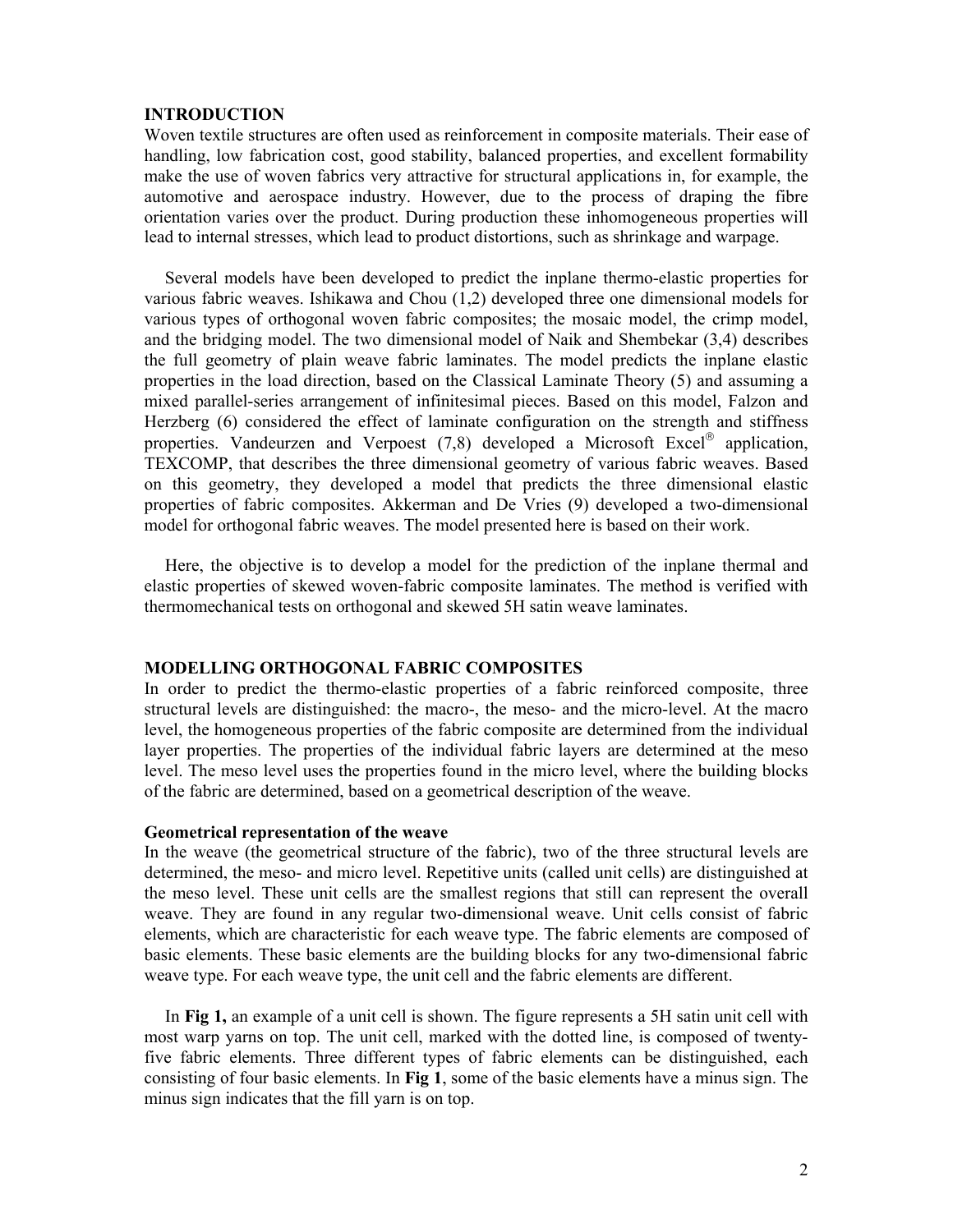In the basic elements regions of warp yarns, fill yarns and pure resin can be distinguished. The size of these regions determines the average fibre volume fraction in the yarn regions, when the overall fibre volume fraction is known. For each of these basic elements the interfaces between the regions are modelled by the geometrical shape functions of the yarns, similar to the work of Naik and Shembekar (3,4). The yarn shape functions are defined as the sum of two parts: the yarn midplane functions and the yarn cross-sectional shape functions. When taking the inplane contribution of each yarn and applying symmetry and rotation rules, four different basic cells are found.

The yarn midplane is the surface through the centre of gravity of the yarn and the inplane direction normal to the yarn. The yarn midplane can either be a plane surface or a curved surface. In **Table I**, the basic element types and their yarn midplanes are listed.

Microscopic investigations of the weave have demonstrated undulated parts of the yarns. The undulation factors  $U_w$  and  $U_f$  are used to model these undulated regions. Because the warp and fill yarns are on top of each other, the midplane and the cross sectional shape are directly related by the undulation factor. In **Fig 2**, the undulated length in a fill yarn is shown. The undulation factors are related to the undulated lengths by

$$
L_{w,f} = U_{w,f} \cdot w
$$
 [1]  
Here  $I_{g}$  is the undulated length and  $w$  is the width of the basic element. The resulting

where  $L_{w,f}$  is the undulated length and *w* is the width of the basic element. The resulting mathematical representations of the geometrical yarn midplanes are presented in **Table II**.

In the basic elements, the cross section for the warp and the fill yarns is assumed to be constant and homogeneous. Taking the undulating relations into account leads to the mathematical representations of the cross sections of the yarns as presented in **Table III**.

The shape functions of the basic elements, defining the interfaces between regions of pure resin and yarns (UD-composite), are created by a summation of the midplane functions and the cross-sectional yarn shape functions. When also defining the top and bottom plane and a middle surface, seven surfaces define all interfaces. The graphical representation of the basic elements using the geometrical shape functions is displayed in **Fig 4**.

## **Thermo-elastic modelling of orthogonal fabric**

Using the geometrical representation of the weave, the thermo-elastic properties of the basic elements are calculated. With these properties, the properties of the fabric elements and the repetitive unit are determined. Finally, the thermo-mechanical properties of the entire composite can be modelled. In this analysis, a distinction is made between the mechanical and the thermal properties.

To determine the mechanical properties of the basic elements, it is assumed that the Classical Laminate Theory (CLT) is applicable to each of the basic elements. Therefore, the constitutive equation for the inplane mechanical properties for the basic elements is:

$$
\begin{pmatrix} N_i \\ M_i \end{pmatrix} = \begin{bmatrix} A_{ij}(x, y) & B_{ij}(x, y) \\ B_{ij}(x, y) & D_{ij}(x, y) \end{bmatrix} \begin{pmatrix} \varepsilon_j^0 \\ \varepsilon_j \end{pmatrix}
$$
 (i, j = 1, 2, 6) [2]

and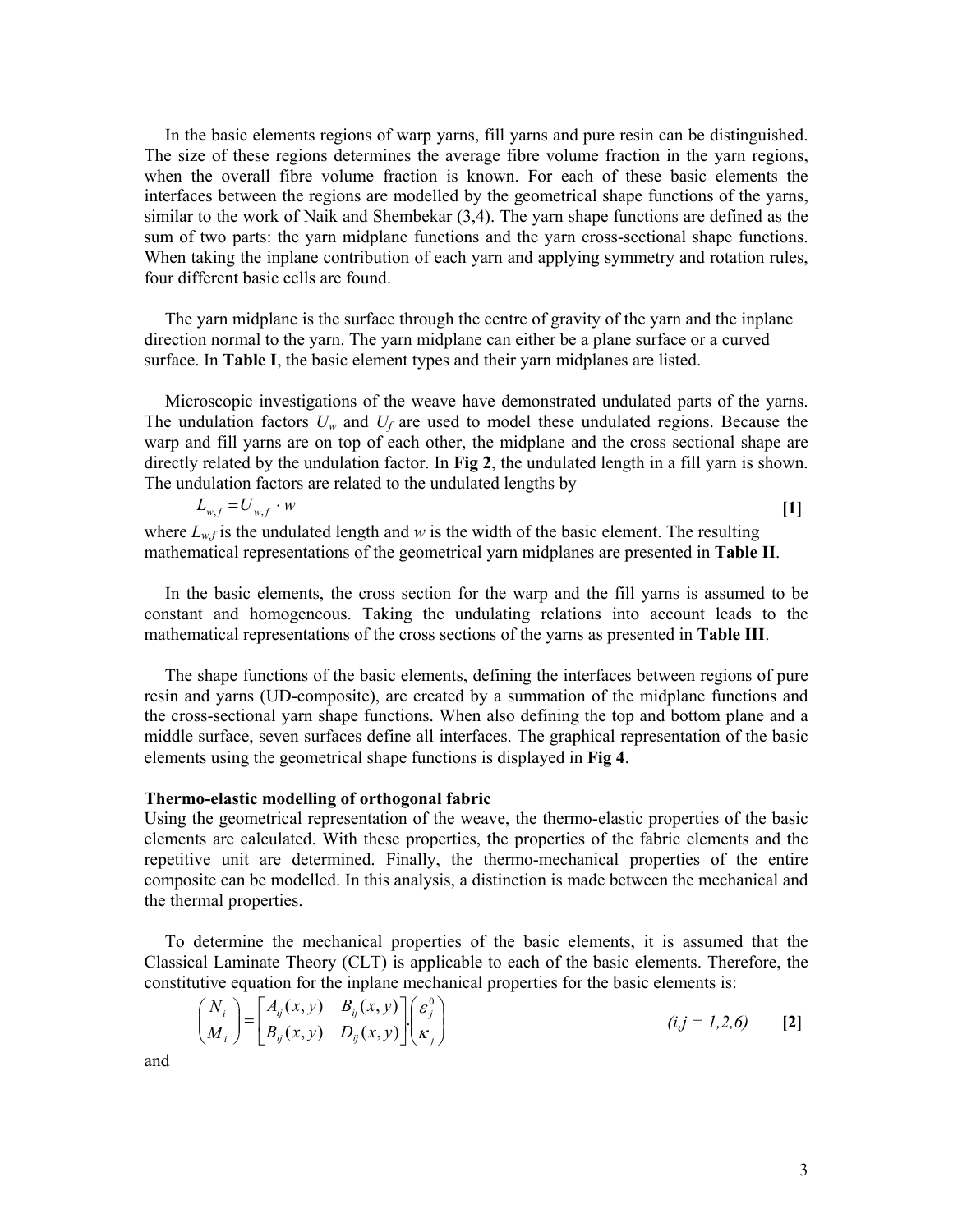$$
(A_{ij}(x, y), B_{ij}(x, y), D_{ij}(x, y)) = \int_{h_B^k}^{h_T^k} (1, z, z^2) Q_{ij} dz
$$
 [3]

in which  $Q_{ij}$  is the elastic inplane stiffness matrix (derived from the principal elastic constants (6)), *z* the height co-ordinate of the layer,  $h<sub>B</sub><sup>k</sup>$  is the bottom co-ordinate of the fabric layer, and  $h_t^k$  is the top co-ordinate of the fabric layer. The effective inplane elastic constants of the warp and fill yarns can be described using the undulation angle of these yarns, while the elastic properties in the principal directions for UD yarn composites are calculated using the Composite Cylinder Assemblage (CCA) model (10,11). The resulting inplane stiffness matrices, using the boundaries defined by the shape functions are:

$$
A_{ij}^{e}(x,y) = Q_{ij}^{R} [h_{Wl}^{e}(x,y) - h_{l}^{e}(x,y) + h_{Fl}^{e}(x,y) - h_{Wb}^{e}(x,y) + h_{b}^{e}(x,y) - h_{Fb}^{e}(x,y)] +
$$
  

$$
Q_{ij}^{W} (\theta_{x}) [h_{Wb}^{e}(x,y) - h_{Wl}^{e}(x,y)] + Q_{ij}^{F} (\theta_{y}) [h_{Fb}^{e}(x,y) - h_{Fl}^{e}(x,y)]
$$

$$
B_{ij}^{e}(x,y) = Q_{ij}^{R} \left[ h_{Wl}^{e}(x,y)^{2} - h_{l}^{e}(x,y)^{2} + h_{Fl}^{e}(x,y)^{2} - h_{Wb}^{e}(x,y)^{2} + h_{b}^{e}(x,y)^{2} - h_{Fb}^{e}(x,y)^{2} \right] +
$$
  
\n
$$
Q_{ij}^{W}(\theta_{x}) \left[ h_{Wb}^{e}(x,y)^{2} - h_{Wl}^{e}(x,y)^{2} \right] + Q_{ij}^{F}(\theta_{y}) \left[ h_{Fb}^{e}(x,y)^{2} - h_{Fl}^{e}(x,y)^{2} \right]
$$
\n[4]

$$
D_{ij}^{e}(x,y) = Q_{ij}^{R} \Big[ h_{Wt}^{e}(x,y)^{3} - h_{t}^{e}(x,y)^{3} + h_{Ft}^{e}(x,y)^{3} - h_{Wb}^{e}(x,y)^{3} + h_{b}^{e}(x,y)^{3} - h_{Fb}^{e}(x,y)^{3} \Big] +
$$
  

$$
Q_{ij}^{W}(\theta_{x}) \Big[ h_{Wb}^{e}(x,y)^{3} - h_{Wt}^{e}(x,y)^{3} \Big] + Q_{ij}^{F}(\theta_{y}) \Big[ h_{Fb}^{e}(x,y)^{3} - h_{Ft}^{e}(x,y)^{3} \Big]
$$

where the superscript *R*, *W* and *F* denote resin, warp and fill, respectively, and superscript *e* denotes the type of basic element (A,B,C or D). The undulation angles  $\theta_x$  and  $\theta_y$  are defined as

$$
\theta_{x} = \arctan\left(\frac{\partial h_{\text{WSh}}(x, y)}{\partial x}\right) \qquad \theta_{y} = \arctan\left(\frac{\partial h_{\text{FSh}}(x, y)}{\partial y}\right) \qquad [5]
$$

Using the 2D WF model (3,4), the average inplane constants for each basic element can now be obtained. The model can predict two boundaries by assuming uniform inplane strain or stress conditions, respectively called the *Parallel-Parallel* (*PP*) configuration and the *Series-Series* (*SS*) configuration,

$$
(\overline{A}_{ij}^{pp}, \overline{B}_{ij}^{pp}, \overline{D}_{ij}^{pp}) = \frac{4}{w^2} \int_{0}^{w_2'w_2'} \left( A_{ij}^{e}(x, y), B_{ij}^{e}(x, y), D_{ij}^{e}(x, y) \right) dy dx
$$
 [6]

$$
(\overline{a}_{ij}^{ss}, \overline{b}_{ij}^{ss}, \overline{d}_{ij}^{ss}) = \frac{4}{w^2} \int_{0}^{\frac{w_2w_2}{2}} \int_{0}^{\frac{w_2}{2}} \left( a_{ij}^e(x, y), b_{ij}^e(x, y), d_{ij}^e(x, y) \right) dy dx
$$
 [7]

The integrals are evaluated numerically, using Gaussian quadrature.

The thermal properties of the basic elements are determined under the same assumptions as the mechanical properties of the basic elements. The constitutive equations for the thermal properties then become:

$$
\begin{pmatrix} N_i \\ M_i \end{pmatrix} = -\Delta T \begin{pmatrix} \widetilde{A}_i \\ \widetilde{B}_i \end{pmatrix} \quad \text{in which} \quad \begin{pmatrix} \widetilde{A}_i, \widetilde{B}_i \end{pmatrix} = \int_{h_\beta^k}^{h_\gamma^k} (1, z) q_i dz ,
$$
\n
$$
q_i = Q_{ij} \alpha_j(\theta)
$$
\n
$$
(8)
$$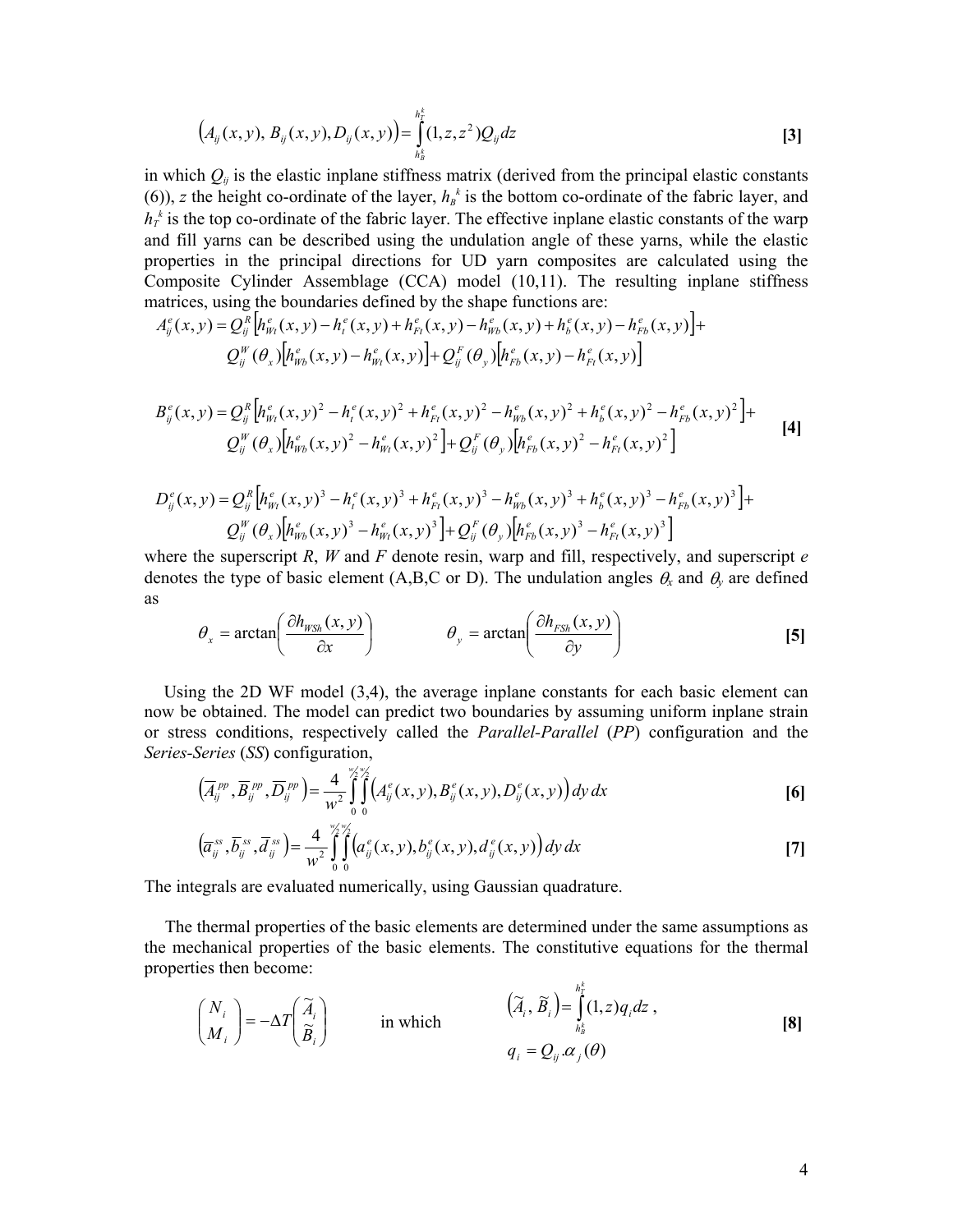where  $\alpha_i$  for the warp and fill yarns depends on the fibre volume fraction and is determined using the model of Shapery (12). When assuming no external force the resulting thermal strain and curvature are:

$$
\begin{pmatrix} \varepsilon_i^0 \\ \kappa_i \end{pmatrix} = \Delta T \begin{bmatrix} a_{ij} & b_{ij} \\ b_{ij}^T & d_{ij} \end{bmatrix} \begin{pmatrix} \widetilde{A}_i \\ \widetilde{B}_i \end{pmatrix}
$$
 [9]

This results in the inplane thermal expansion and bending coefficients  $\tilde{\alpha}$  and  $\tilde{\beta}$ :

$$
\begin{pmatrix} \widetilde{\alpha}_i \\ \widetilde{\beta}_i \end{pmatrix} = \begin{bmatrix} a_{ij} & b_{ij} \\ b_i^T & d_{ij} \end{bmatrix} \begin{pmatrix} \widetilde{A}_i \\ \widetilde{B}_i \end{pmatrix}
$$
 [10]

The thermally induced forces and moments  $\tilde{A}_i$  and  $\tilde{B}_i$  are determined by substituting  $Q_{ij}$  by  $q_i$ in equation [4].

The thermo-elastic properties of the fabric elements and unit cell are determined by averaging the properties of the basic elements. Averaging again leads to the unit cell properties. Alternatively, a Finite Element approach can be used (9), leading to closer bounds. The unit cell properties are then used to determine the composite properties, taking into account the relative position of the fabric layer to the midplane of the composite. When  $h_0$  is the distance of the midplane of the fabric layer to the midplane of the composite, the contribution of each individual layer is:

$$
A_{ij}^{C} = \sum_{k=1}^{m} A_{ij}^{k}
$$
  
\n
$$
B_{ij}^{C} = \sum_{k=1}^{m} h_{0}^{k} A_{ij}^{k} + B_{ij}^{k}
$$
  
\n
$$
D_{ij}^{C} = \sum_{k=1}^{m} h_{0}^{k^{2}} A_{ij}^{k} + 2 \cdot h_{0}^{k} B_{ij}^{k} + D_{ij}^{k}
$$
\n[11]

where *C* denotes composite and *m* is the number of fabric layers in the composite. The thermal properties of the composite are derived similarly to those of the individual layers.

#### **MODELLING SKEWED FABRIC**

In many applications, the fabric is neither orthogonal nor uniformly deformed. For the prediction of shrinkage and warpage the thermomechanical properties need to be defined as a function of the skew angle. Skewed means in this context a pure shear deformation of the weave, where the cross-over points in the weave act as pivoting points.

#### **Geometrical representations of the skewed weave**

In the analysis of the skewed weave, the same subdivision is made in unit cell, fabric elements and basic elements. It is not possible to determine the properties by transforming the matrices of orthogonal fabric directly. Instead, the geometry is transformed by a pure shear deformation, transforming the orthogonal axes into skewed axes, as depicted in **Fig 5**, or mathematically described by

$$
\begin{pmatrix} x' \\ y' \end{pmatrix} = \begin{bmatrix} 1 & 0 \\ \cos(\varphi) & \sin(\varphi) \end{bmatrix} \begin{pmatrix} x \\ y \end{pmatrix}
$$
 [12]

where *x'* and *y'* are the transformed axes and  $\varphi$  the skew angle. As a result of this transformation, the yarn shape functions will transform according to:

$$
h(x', y') = h(x, y) \tag{13}
$$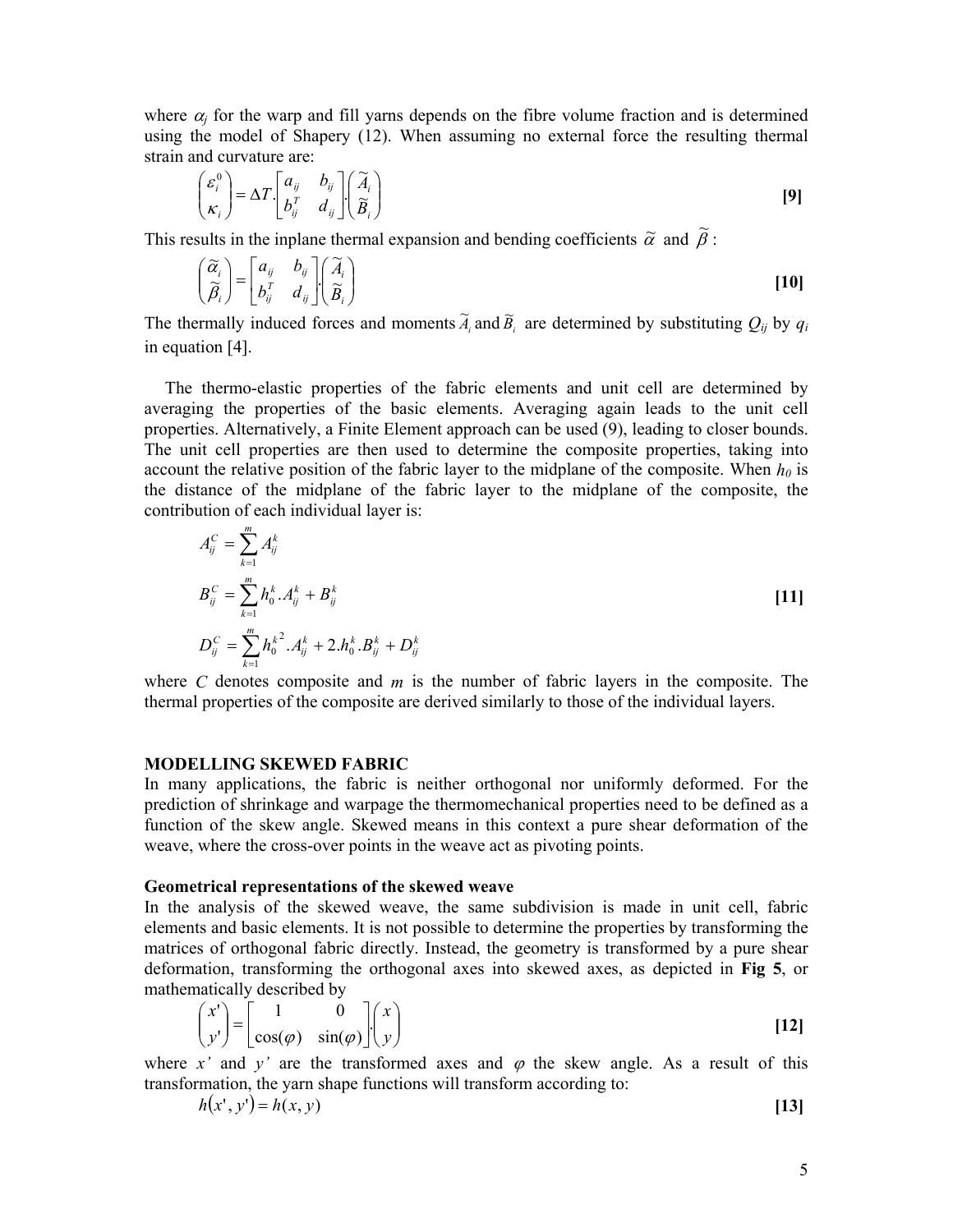The area of the unit cell decreases with increasing skew angle, resulting in an increase in the fibre volume fraction, when the layer thickness is assumed constant,

$$
V_f(x, y) = V_f(x', y') \cdot \sin(\varphi)
$$
 [14]

### **Thermo-elastic modelling of skewed fabric**

The thermo-elastic properties of the skewed fabric are determined in a similar way to the orthogonal fabric. For the basic elements, the effective inplane elastic constants of the warp and fill yarns are now described using the integration boundaries and the undulation angle in the  $(x', y')$  co-ordinate axes. The properties of the skewed fabric elements, skewed repetitive unit and the fabric composite are determined using the same methods as used before.

#### **EXPERIMENTAL WORK**

The thermoelastic properties of carbon fibre (Torayca T300 B) reinforced thermoplastic composites were measured in order to validate the model. The symmetrical test laminates were manufactured from 4-layers of satin 5H fabric (CD0285), in a semi-crystalline thermoplastic resin, Poly Phenylene Sulfide (PPS). The laminates were made by compression moulding in a closed mould of 250\*250 mm, resulting in a fibre volume fraction 59% in orthogonal fabric composites. In **Table IV**, an overview of the material properties is displayed. Ten Cate Advanced Composites supplied both materials.

Tensile tests were performed using a Zwick type 1445 machine with a 10 kN load cell in a temperature and humidity controlled environment. The specimens were cut in the 0°, 45° and 90° direction with the major principal axis of the material. The load was directly obtained from the tensile testing machine, while the strain was measured by strain gauges. For the tensile tests, the specimens were prepared according to the ASTM D3039-76 protocol (13). The skew angles of the fabric were  $0^{\circ}$  for the orthogonal, 22 $^{\circ}$  for the intermediate skew and 35<sup>o</sup> for the locked specimens. The results are presented in Fig 6, showing the properties in abhd-compliance matrix form. Measurements of the linear thermal expansion were performed on the orthogonal specimens only, as displayed in **Fig 7**.

#### **RESULTS AND DISCUSSION**

The effects of skew deformation on the thermo-elastic properties are illustrated by performing a simulation of tensile tests in the principal directions (**Fig 8**). This results in a significant increase of the apparent modulus in the 1-direction due to the fibre reorientation. In the 2 direction little decrease is observed, as the decrease due to the fibre reorientation is compensated by the increase in fibre volume fraction.

The results from tensile tests, performed on orthogonal fabric, show good agreement with the modelled values when using the *PP-* configuration. The experimental results for the *a66* property display a large scatter. In spite of this scatter, the model, even with the *PP*configuration underestimates the experimental value. This phenomenon is not explained and requires further investigation.

In modelling the experimental properties obtained from the tensile test performed on the skewed fabric, the model reasonably predicts the values. The model gives good results in the major principal direction  $(a_{11})$ . Perpendicular to this direction  $(a_{22})$ , the experimental values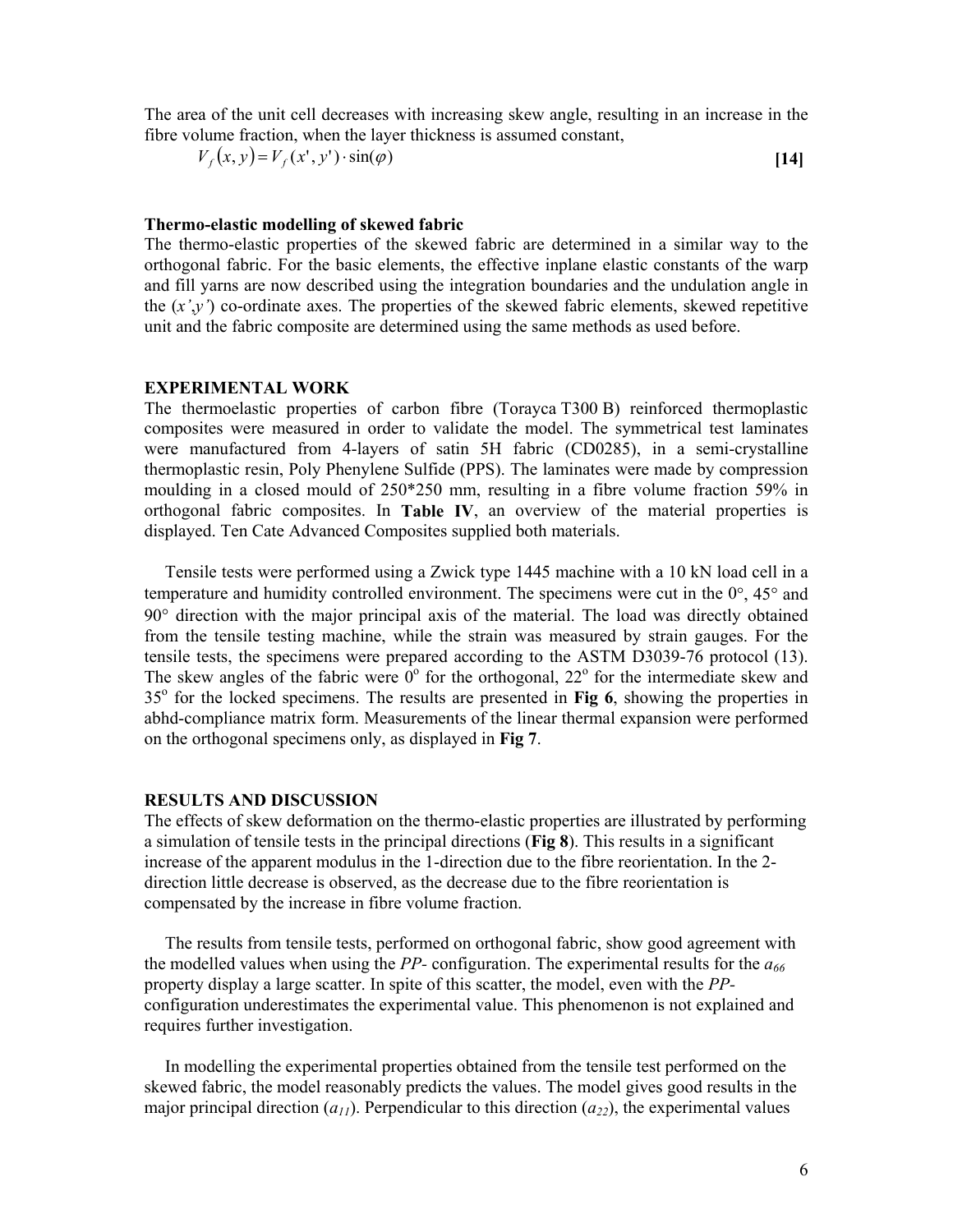are underestimated. This can be explained by the larger relative contribution of the inplane shear stiffness in the direction.

The experimental coefficient of linear thermal expansion (CTE), measured on orthogonal fabric, is predicted nicely by the *PP-*configuration. The *SS-*configuration overestimates the linear thermal expansion, corresponding to the overestimation of the inplane compliance.

# **CONCLUSION**

A model was presented to determine the inplane thermo-elastic properties of woven fabric laminates. It gives a reasonable correlation with the experimental results for a 5H satin fabric when a uniform state of basic element strain is used (upper bound for the stiffness). In case a uniform state of basic element stress is assumed (lower bound for the stiffness), the laminate stiffnesses are underestimated. The bounds for the uniform strain and stress are quite far apart. The use of a FE formulation should result in closer bounds for the thermo-elastic properties of woven fabric laminates. Research is continued on the development of this FE formulation.

# **TABLES**

| Basic element                                                                 |                                                                 |  |  |
|-------------------------------------------------------------------------------|-----------------------------------------------------------------|--|--|
| Warp midplane Curved surface   Plane surface   Plane surface   Curved surface |                                                                 |  |  |
| Fill midplane                                                                 | Curved surface   Plane surface   Curved surface   Plane surface |  |  |
|                                                                               |                                                                 |  |  |

**Table I:** Basic elements and their midplane

| Midplane                                                                                             | Geometrical shape function                                                                                                                                                                                          |  |
|------------------------------------------------------------------------------------------------------|---------------------------------------------------------------------------------------------------------------------------------------------------------------------------------------------------------------------|--|
| Plane<br>surface                                                                                     | $h_{W_{\text{Ptr},\text{FPr}}}(x, y) = \zeta \left( \frac{h_{\text{tot}}}{6} + \frac{h_{\text{fib}}}{12} \right)$                                                                                                   |  |
| Curved<br>surface                                                                                    | $\left  \text{ if } \xi < w.(1-U_{w,f}) \quad h_{WCr,FClr}(x,y) = \zeta \left( \frac{h_{tot}}{6} + \frac{h_{fib}}{12} \right) \right $                                                                              |  |
|                                                                                                      | $\left  i f \xi \geq w.(1-U_{w,f}) \quad h_{WCr,FCtr}(x,y) = \zeta \left( \frac{h_{fib}}{4} \cdot \cos \left( \frac{(\xi - w + w.U_{w,f})\pi}{2.w.U_{w,f}} \right) + \frac{(h_{tot} - h_{fib})}{6} \right) \right $ |  |
| where $\xi = x$ and $\zeta = 1$ for warp midplane while $\xi = y$ and $\zeta = -1$ for fill midplane |                                                                                                                                                                                                                     |  |

**Table II:** Yarn midplane

|                                                                     | Geometrical shape function                                                                                                                     |  |
|---------------------------------------------------------------------|------------------------------------------------------------------------------------------------------------------------------------------------|--|
| Yarn shape                                                          | if $\xi < w.(1-U_{f,w})$ $h_{WSh,FSh}(x, y) = \frac{h_{fib}}{\Delta}$                                                                          |  |
|                                                                     | $\int if \xi \geq w.(1-U_{f,w})$ $h_{WSh,FSh}(x,y) = \frac{h_{fib}}{4} \cdot \cos \left( \frac{(\xi - w + w.U_{f,w})\pi}{2.w.U_{f,w}} \right)$ |  |
| where $\xi = y$ for warp midplane while $\xi = x$ for fill midplane |                                                                                                                                                |  |

**Table III:** Yarn shape functions

| Material<br>roperty<br>۰ъ<br>$\mathbf{D}$ | - -<br>!nıt | Carbon | <b>DDC</b><br>110 |
|-------------------------------------------|-------------|--------|-------------------|
|-------------------------------------------|-------------|--------|-------------------|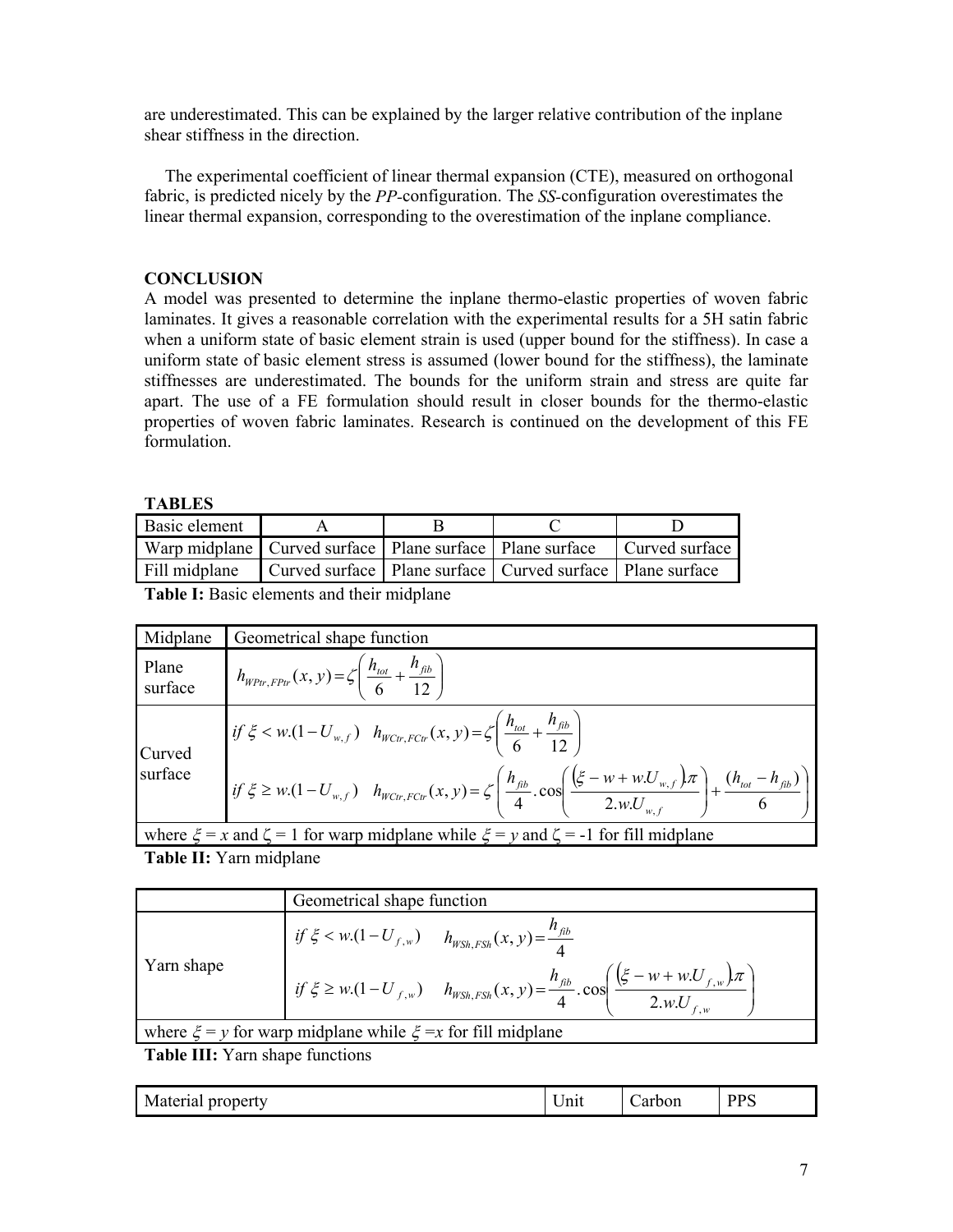| Longitudinal modulus                              | [GPa]                          | $231$ <sup>#</sup> | $3.70^{\#}$          |
|---------------------------------------------------|--------------------------------|--------------------|----------------------|
| Transverse modulus                                | [GPa]                          | 14                 | $3.70^{\#}$          |
| Inplane Shear modulus                             | [GPa]                          | $\mathbf Q$        | $1.35$ <sup>#</sup>  |
| <b>Transverse Shear Modulus</b>                   | [GPa]                          |                    | $1.35$ <sup>#</sup>  |
| Inplane Poisson ratio                             |                                | 0.2                | $0.37$ <sup>#</sup>  |
| Longitudinal linear thermal expansion coefficient | [1/K]                          | $-7E-7$            | $51e-6$ <sup>#</sup> |
| Transverse linear thermal expansion coefficient   | 1/K                            | $5.6E-6$           | $51e-6$ <sup>#</sup> |
| Density                                           | $\left[\mathrm{kg/m^3}\right]$ | $1750^{\#}$        | $1350^{\#}$          |

**Table IV:** Material properties of carbon fibres and PPS resin

 $*$  values were obtained from literature [14].  $*$  walues were obtained from manufacturer.

# **FIGURES**







**Fig 2:** Undulated length of fill yarn midplane **Fig 3:** Construction of yarn functions



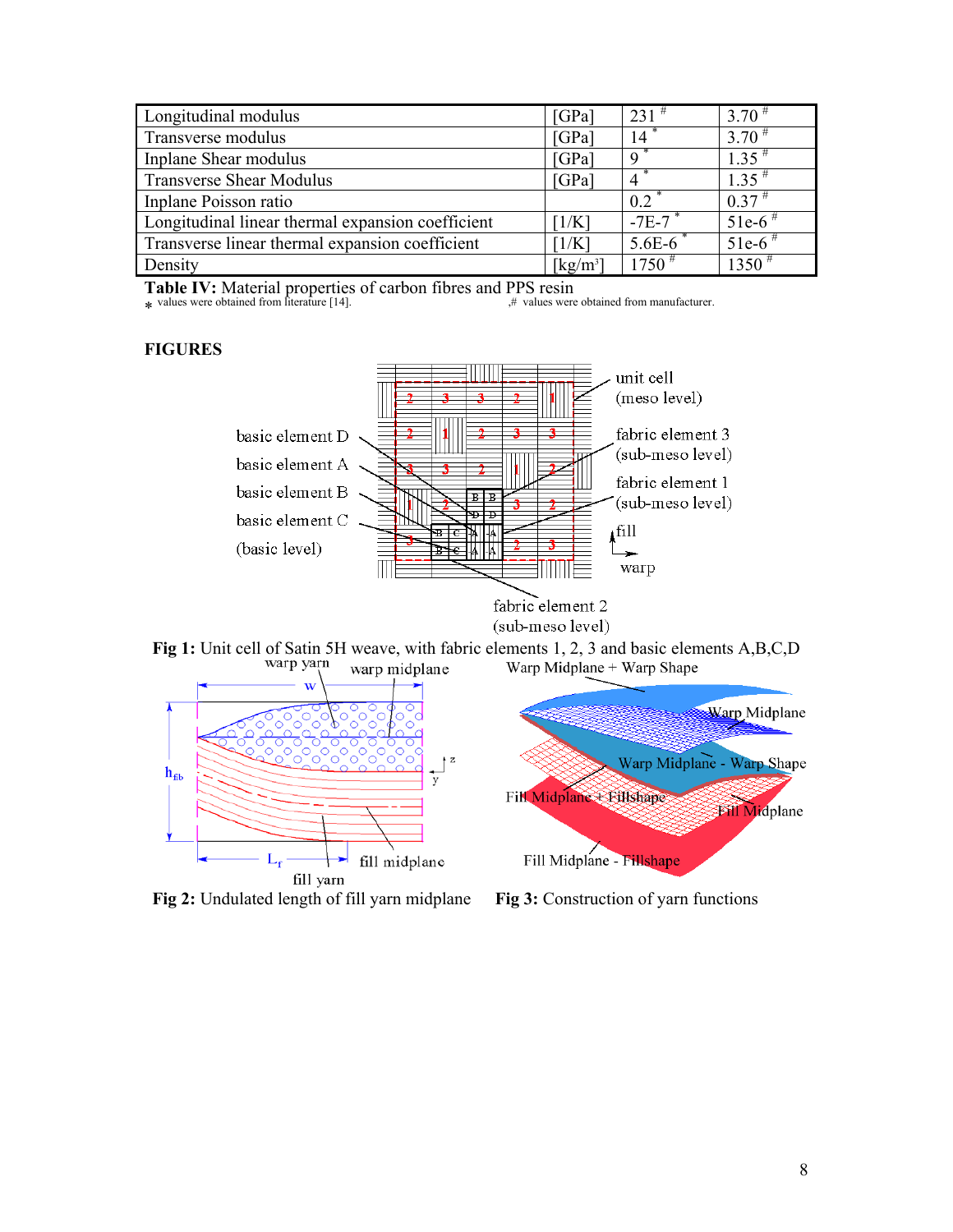

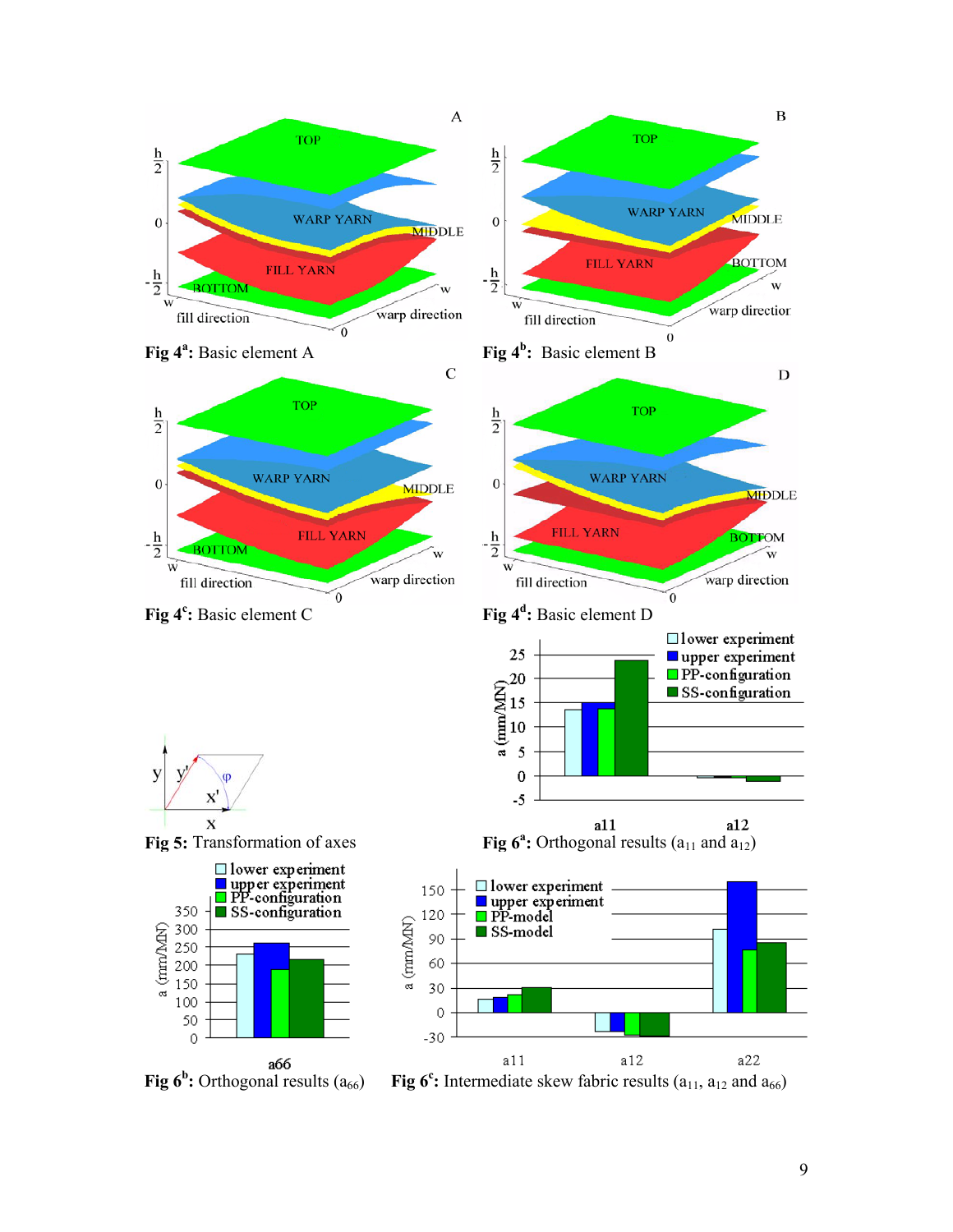

**Fig 8:** Loading of fabric **Fig 9:** Apparent moduli of skewed fabric

# **LIST OF SYMBOLS**

| $h_{tot, \, fib}$                         | total lamina, dry fabric thickness (m)                                                                      |
|-------------------------------------------|-------------------------------------------------------------------------------------------------------------|
| $U_{w,f}$                                 | warp, fill undulation factor                                                                                |
| $L_{w,f}$                                 | warp, fill undulation length (m)                                                                            |
| W                                         | width of half the (orthogonal) fabric element (m)                                                           |
| $N_i$ , $M_i$                             | Force (N), Moment (N.m), with $i = 1,2,6$                                                                   |
| $\varepsilon^0$ <sub>i</sub> , $\kappa_i$ | midplane strain, curvature of fabric layer $(m^{-1})$ , $j = 1,2,6$                                         |
| $A_{ij}$ , $B_{ij}$ , $D_{ij}$            | inplane stiffness matrix $(N.m^{-1}, N, N.m)$<br>inplane compliance matrix $(N^{-1}.m, N^{-1}, (N.m)^{-1})$ |
| $a_{ij}$ , $b_{ij}$ , $d_{ij}$            |                                                                                                             |
| $\varphi$                                 | skew angle (rad)                                                                                            |
| $\theta_{\!x,y}$                          | undulation angle (rad)                                                                                      |
| $V_f$                                     | Fibre volume Fraction                                                                                       |
| $\alpha, \widetilde{\beta}$               | Inplane thermal expansion and bending coefficients $(K^{-1}, (K.m)^{-1})$                                   |
| $\alpha$                                  | themal expansion coefficient of fibres $(K-1)$                                                              |

# **REFERENCES**

 $\overline{a}$ 

- 1. Chou T W, Ishikawa T, Textile Structural Composites (1991), 31-37.
- 2. Chou T W, Ishikawa T, Textile Structural Composites (1991), 209-264.
- 3. Naik N K, Shembekar P S, J. of Composite Materials 26 (1992), 2196-2225.
- 4. Naik N K, Shembekar P S, J. of Composite Materials 26 (1992), 2227-2246.
- 5. Powell P C, 'Engineering with Fibre-Polymer Laminates', Chapman & Hall, 1994.
- 6. Falzon P F, Herzberg I, J. of Composite Materials 30 (1996), 1211-1247.
- 7. Vandeurzen P, Ivens J, Verpoest I, Composites Science and Technology 56 (1996), 1303- 1315.